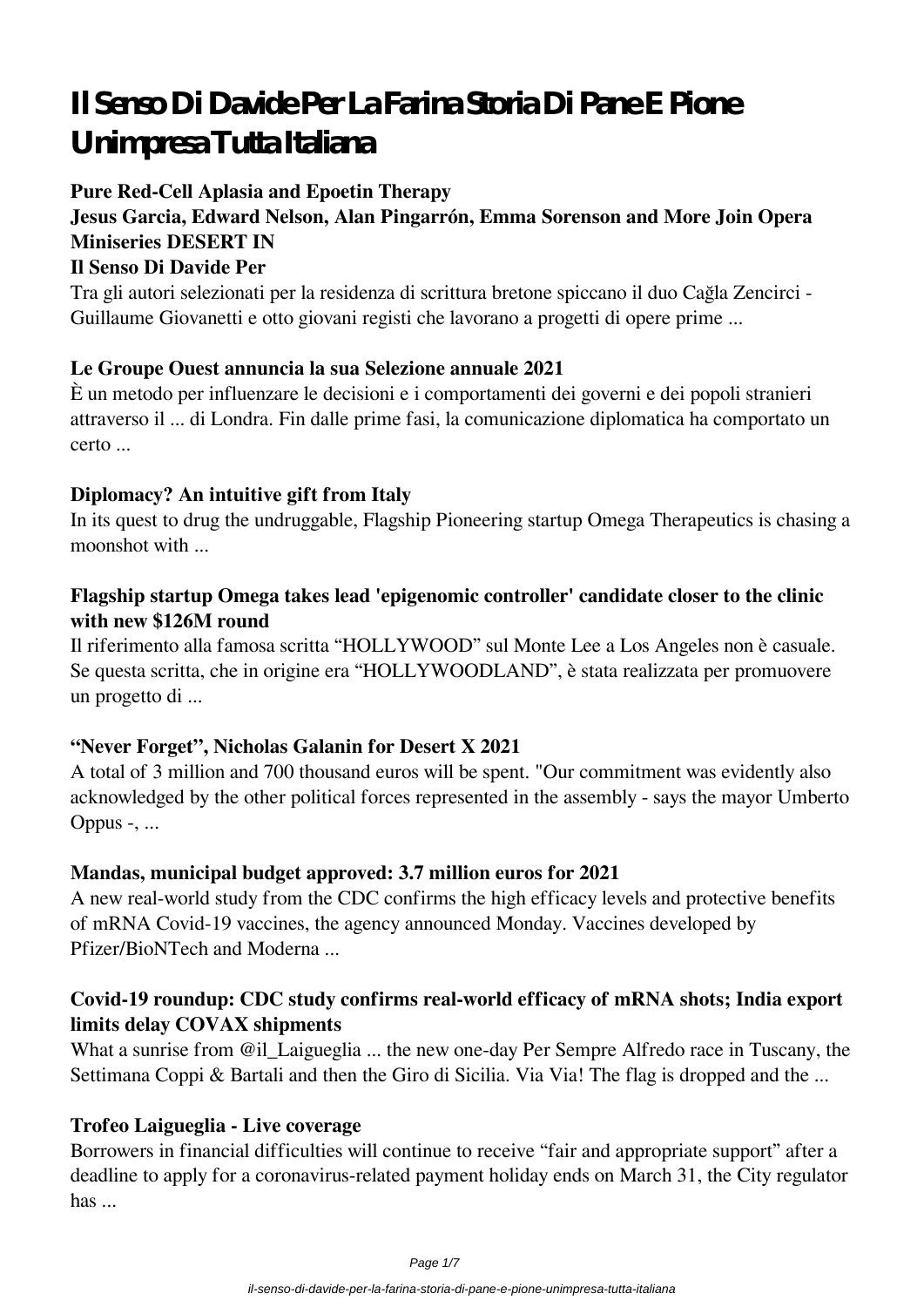# **People in financial difficulties 'will receive fair and appropriate support'**

The team behind the operatic miniseries 'desert in," now in production for a June 2021 debut on Boston Lyric Opera's streaming service, announced today an award-winning roster of composers and ...

## **Jesus Garcia, Edward Nelson, Alan Pingarrón, Emma Sorenson and More Join Opera Miniseries DESERT IN**

18/03/2021 - Il produttore israeliano parla del lavoro nel cinema documentario, che descrive come un vasto mondo di opportunità creative Israeli producer Kobi Mizrahi of KM Production, coming from the ...

#### **Kobi Mizrahi • Produttore, KM Production**

In queste settimane di pandemia noi giornalisti, se facciamo con coscienza il nostro lavoro, svolgiamo un servizio pubblico. Anche per questo ogni giorno qui a ilfattoquotidiano.it siamo ...

#### **A Post-Covid industrial landscape a.k.a 'Every cloud has a silver lining'… for some?**

Between 2001 and 2003, the estimated exposure-adjusted incidence was 18 cases per 100,000 ... Università di Modena e Reggio Emilia, Modena, Italy (S.L.); Division of Nephrology, David Geffen ...

#### **Pure Red-Cell Aplasia and Epoetin Therapy**

4 Institut d'Estudis Espacials de Catalunya, E-08034 Barcelona, Spain. 5 Department of Astronomy and Astrophysics, University of Chicago, Chicago, IL 60637, USA. 6 Institut für Astrophysik, ...

#### **A nearby transiting rocky exoplanet that is suitable for atmospheric investigation**

Maybe, but as it's not a proper, home-and-away league per se, therefore it doesn ... For England then, 'il cucchiaio di legno', Italian for wooden spoon. It's some fall, and they look ...

#### **Gerry Thornley: Unpredictability of Six Nations remains its key attraction**

Tickets (which include 30 days of on-demand viewing access) are available on a pay-what-youcan basis at \$15, \$25, or \$40 per household ... Wolf-Ferrari's Il segreto di Susanna, a drawing room ...

#### **Opera San José Shares LOVE & SECRETS Trilogy Of Virtual Short Operas**

Davide Nicola received some bad news, Wilfred Singo will miss the upcoming derby against Juventus. Torino have in fact announced that the wingback has not been able to train as he deals with a thigh ...

#### **Torino, Singo to miss derby versus Juventus with injury**

Percentage of samples with CD107a +, IL-2 +, TNF +, and IFN-γ + SARS-CoV-2 T cell responses are shown in the upper rows. The lower rows display proportion of samples revealing mono- (1), di- (2), tri- ...

# **T cell and antibody kinetics delineate SARS-CoV-2 peptides mediating long-term immune responses in COVID-19 convalescent individuals**

Page 2/7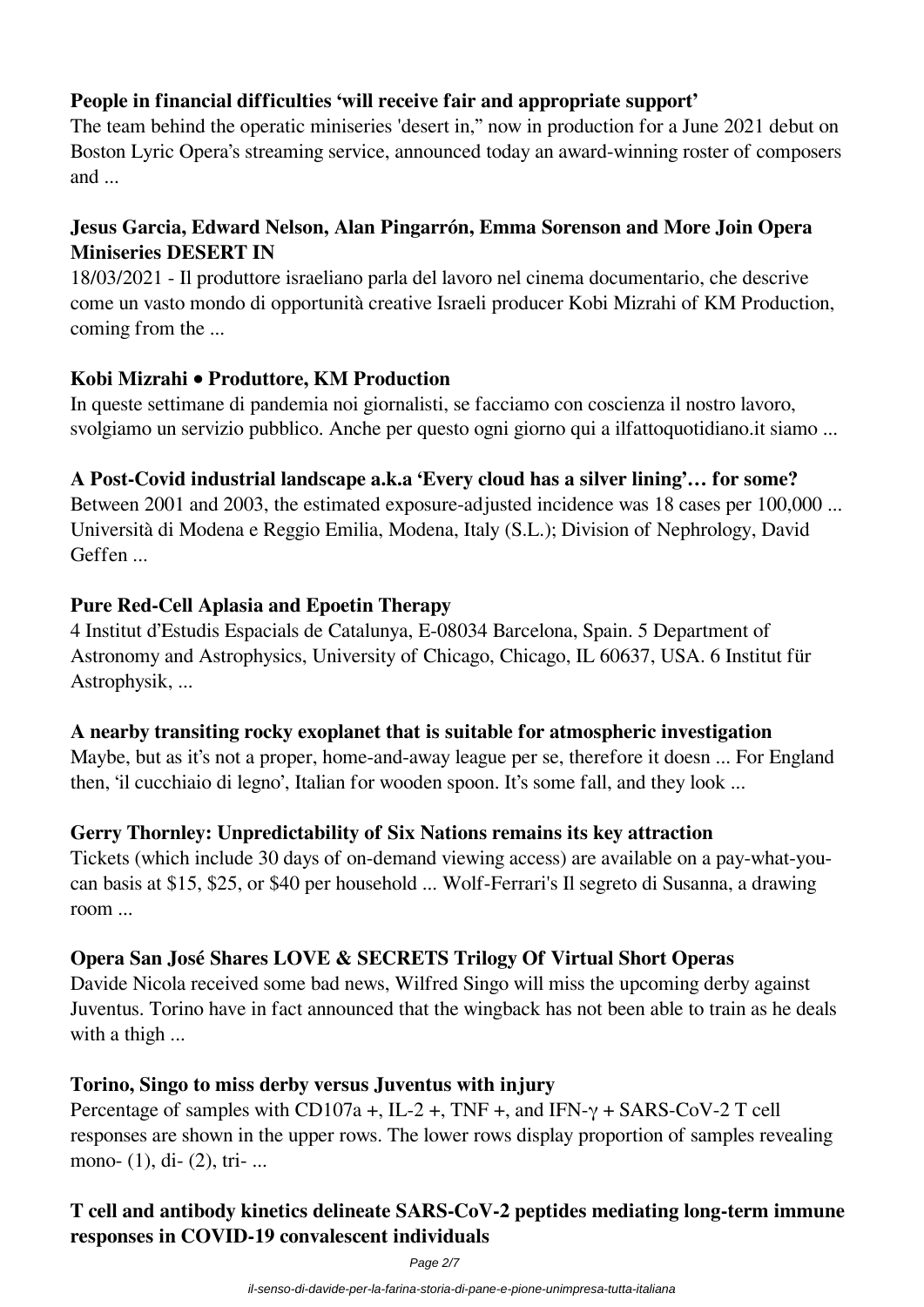For others the 5.6km long climb with an average gradient of 4.1 per cent will become a platform ... Liège-Bastogne-Liège and Il Lombardia — the race formerly known as Giro di Lombardia — Milan-Sanremo ...

#### **Trofeo Laigueglia - Live coverage Il Senso Di Davide Per**

Tra gli autori selezionati per la residenza di scrittura bretone spiccano il duo Cağla Zencirci - Guillaume Giovanetti e otto giovani registi che lavorano a progetti di opere prime ...

#### **Le Groupe Ouest annuncia la sua Selezione annuale 2021**

È un metodo per influenzare le decisioni e i comportamenti dei governi e dei popoli stranieri attraverso il ... di Londra. Fin dalle prime fasi, la comunicazione diplomatica ha comportato un certo ...

## **Diplomacy? An intuitive gift from Italy**

In its quest to drug the undruggable, Flagship Pioneering startup Omega Therapeutics is chasing a moonshot with ...

## **Flagship startup Omega takes lead 'epigenomic controller' candidate closer to the clinic with new \$126M round**

Il riferimento alla famosa scritta "HOLLYWOOD" sul Monte Lee a Los Angeles non è casuale. Se questa scritta, che in origine era "HOLLYWOODLAND", è stata realizzata per promuovere un progetto di ...

# **"Never Forget", Nicholas Galanin for Desert X 2021**

A total of 3 million and 700 thousand euros will be spent. "Our commitment was evidently also acknowledged by the other political forces represented in the assembly - says the mayor Umberto Oppus -, ...

# **Mandas, municipal budget approved: 3.7 million euros for 2021**

A new real-world study from the CDC confirms the high efficacy levels and protective benefits of mRNA Covid-19 vaccines, the agency announced Monday. Vaccines developed by Pfizer/BioNTech and Moderna ...

## **Covid-19 roundup: CDC study confirms real-world efficacy of mRNA shots; India export limits delay COVAX shipments**

What a sunrise from @il\_Laigueglia ... the new one-day Per Sempre Alfredo race in Tuscany, the Settimana Coppi & Bartali and then the Giro di Sicilia. Via Via! The flag is dropped and the ...

# **Trofeo Laigueglia - Live coverage**

Borrowers in financial difficulties will continue to receive "fair and appropriate support" after a deadline to apply for a coronavirus-related payment holiday ends on March 31, the City regulator has ...

# **People in financial difficulties 'will receive fair and appropriate support'**

Page 3/7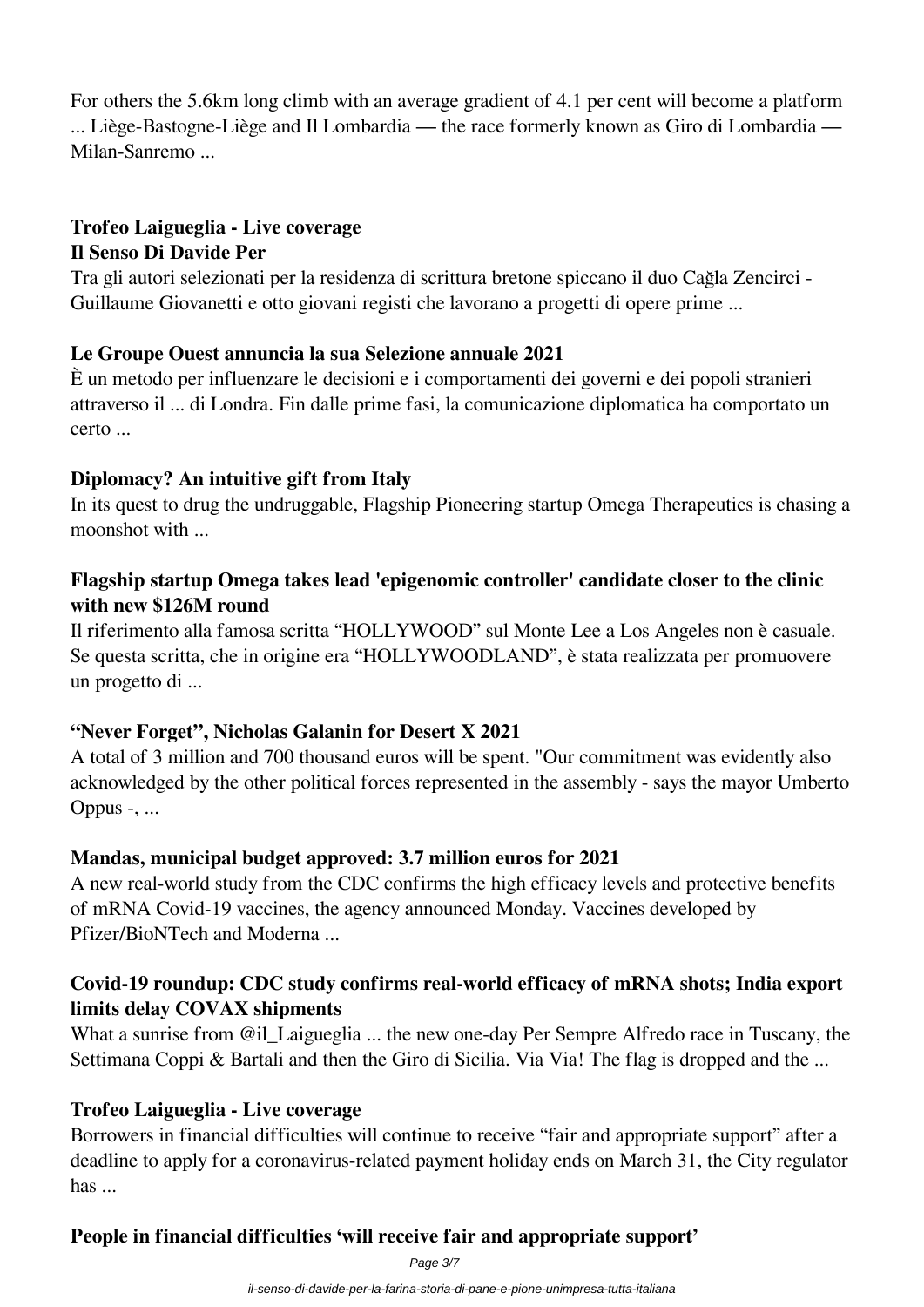The team behind the operatic miniseries 'desert in," now in production for a June 2021 debut on Boston Lyric Opera's streaming service, announced today an award-winning roster of composers and ...

## **Jesus Garcia, Edward Nelson, Alan Pingarrón, Emma Sorenson and More Join Opera Miniseries DESERT IN**

18/03/2021 - Il produttore israeliano parla del lavoro nel cinema documentario, che descrive come un vasto mondo di opportunità creative Israeli producer Kobi Mizrahi of KM Production, coming from the ...

#### **Kobi Mizrahi • Produttore, KM Production**

In queste settimane di pandemia noi giornalisti, se facciamo con coscienza il nostro lavoro, svolgiamo un servizio pubblico. Anche per questo ogni giorno qui a ilfattoquotidiano.it siamo ...

## **A Post-Covid industrial landscape a.k.a 'Every cloud has a silver lining'… for some?**

Between 2001 and 2003, the estimated exposure-adjusted incidence was 18 cases per 100,000 ... Università di Modena e Reggio Emilia, Modena, Italy (S.L.); Division of Nephrology, David Geffen ...

## **Pure Red-Cell Aplasia and Epoetin Therapy**

4 Institut d'Estudis Espacials de Catalunya, E-08034 Barcelona, Spain. 5 Department of Astronomy and Astrophysics, University of Chicago, Chicago, IL 60637, USA. 6 Institut für Astrophysik, ...

#### **A nearby transiting rocky exoplanet that is suitable for atmospheric investigation**

Maybe, but as it's not a proper, home-and-away league per se, therefore it doesn ... For England then, 'il cucchiaio di legno', Italian for wooden spoon. It's some fall, and they look ...

# **Gerry Thornley: Unpredictability of Six Nations remains its key attraction**

Tickets (which include 30 days of on-demand viewing access) are available on a pay-what-youcan basis at \$15, \$25, or \$40 per household ... Wolf-Ferrari's Il segreto di Susanna, a drawing room ...

# **Opera San José Shares LOVE & SECRETS Trilogy Of Virtual Short Operas**

Davide Nicola received some bad news, Wilfred Singo will miss the upcoming derby against Juventus. Torino have in fact announced that the wingback has not been able to train as he deals with a thigh ...

#### **Torino, Singo to miss derby versus Juventus with injury**

Percentage of samples with CD107a +, IL-2 +, TNF +, and IFN- $\gamma$  + SARS-CoV-2 T cell responses are shown in the upper rows. The lower rows display proportion of samples revealing mono- (1), di- (2), tri-...

# **T cell and antibody kinetics delineate SARS-CoV-2 peptides mediating long-term immune responses in COVID-19 convalescent individuals**

For others the 5.6km long climb with an average gradient of 4.1 per cent will become a platform

Page 4/7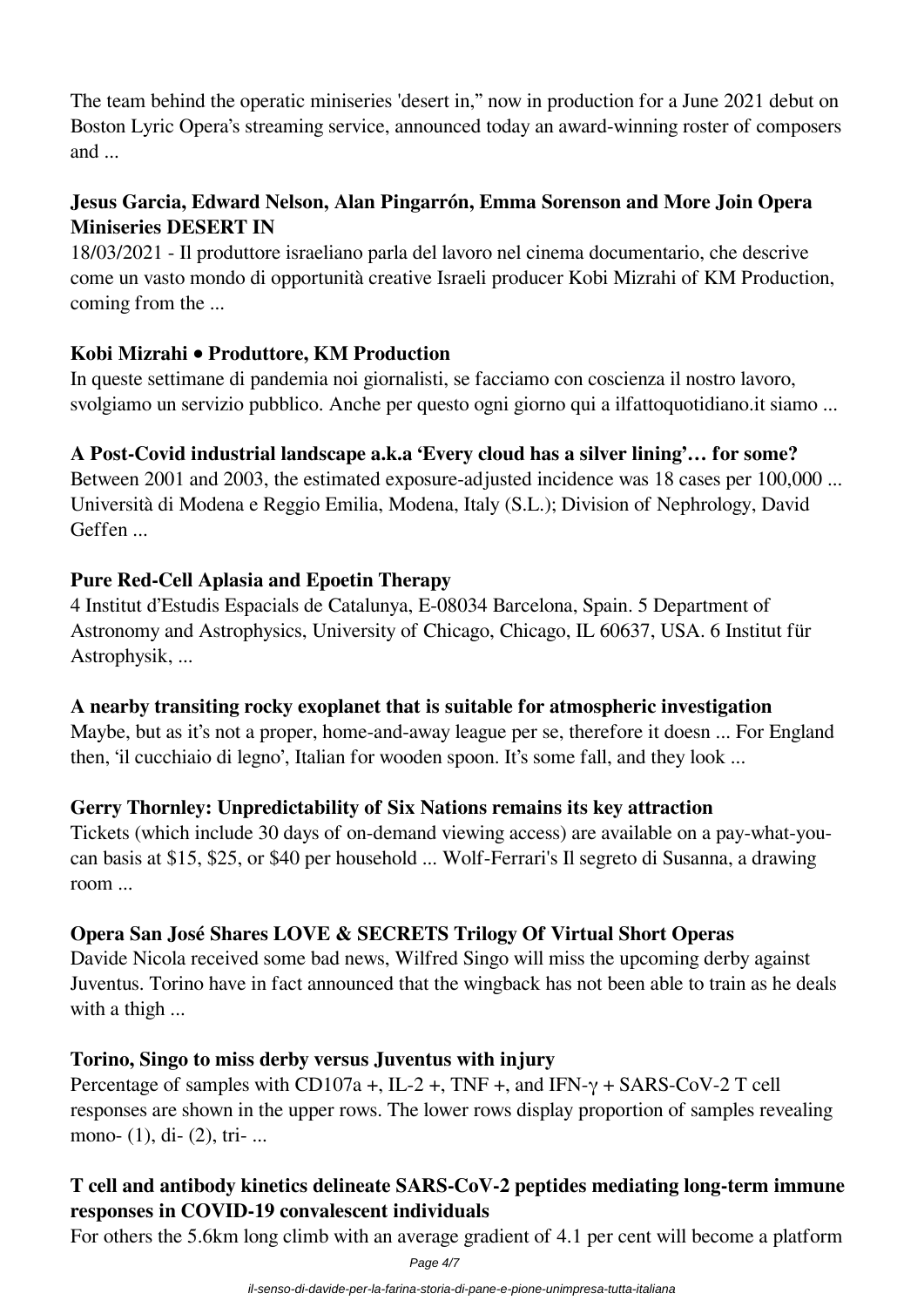... Liège-Bastogne-Liège and Il Lombardia — the race formerly known as Giro di Lombardia — Milan-Sanremo ...

**Percentage of samples with CD107a +, IL-2 +, TNF +, and IFN-γ + SARS-CoV-2 T cell responses are shown in the upper rows. The lower rows display proportion of samples revealing mono- (1), di- (2), tri- ... A nearby transiting rocky exoplanet that is suitable for atmospheric investigation**

**Kobi Mizrahi • Produttore, KM Production**

**Torino, Singo to miss derby versus Juventus with injury**

*Il riferimento alla famosa scritta "HOLLYWOOD" sul Monte Lee a Los Angeles non è casuale. Se questa scritta, che in origine era "HOLLYWOODLAND", è stata realizzata per promuovere un progetto di ...*

*Diplomacy? An intuitive gift from Italy*

*T cell and antibody kinetics delineate SARS-CoV-2 peptides mediating long-term immune responses in COVID-19 convalescent individuals*

*A Post-Covid industrial landscape a.k.a 'Every cloud has a silver lining'… for some?*

Il Senso Di Davide Per

Flagship startup Omega takes lead 'epigenomic controller' candidate closer to the clinic with new \$126M round

The team behind the operatic miniseries 'desert in," now in production for a June 2021 debut on Boston Lyric Opera's streaming service, announced today an awardwinning roster of composers and ...

È un metodo per influenzare le decisioni e i comportamenti dei governi e dei popoli stranieri attraverso il ... di Londra. Fin dalle prime fasi, la comunicazione diplomatica ha comportato un certo ...

In its quest to drug the undruggable, Flagship Pioneering startup Omega Therapeutics is chasing a moonshot with ... 18/03/2021 - Il produttore israeliano parla del lavoro nel cinema documentario, che descrive come un vasto mondo di opportunità creative Israeli producer Kobi Mizrahi of KM Production, coming from the ...

Opera San José Shares LOVE & SECRETS Trilogy Of Virtual Short Operas

Gerry Thornley: Unpredictability of Six Nations remains its key attraction

Maybe, but as it's not a proper, home-and-away league per se, therefore it doesn ... For England then, 'il cucchiaio di legno',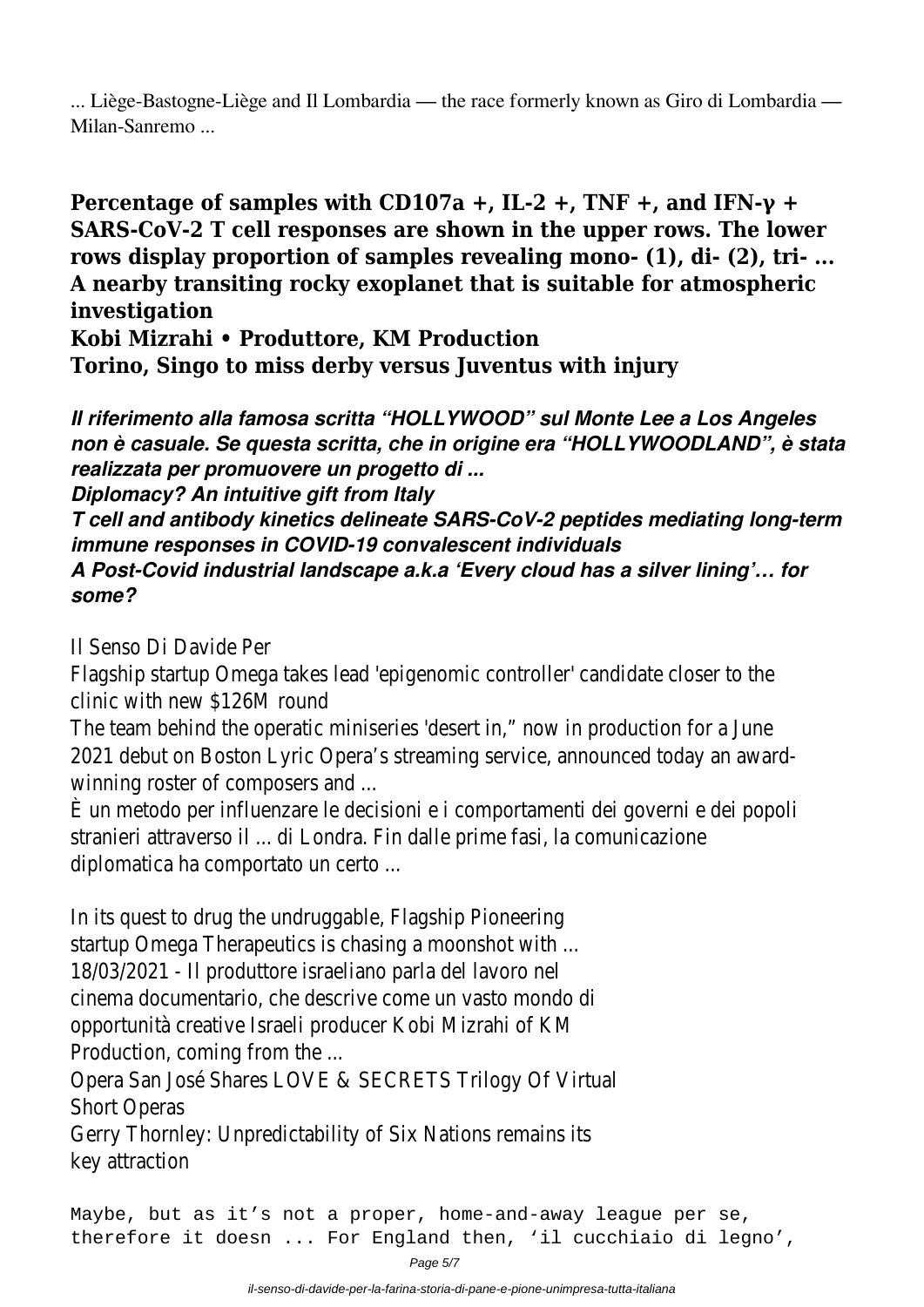Italian for wooden spoon. It's some fall, and they look ... What a sunrise from @il\_Laigueglia ... the new one-day Per Sempre Alfredo race in Tuscany, the Settimana Coppi & Bartali and then the Giro di Sicilia. Via Via! The flag is dropped and the ... **Mandas, municipal budget approved: 3.7 million euros for 2021**

**Covid-19 roundup: CDC study confirms real-world efficacy of mRNA shots; India export limits delay COVAX shipments**

Between 2001 and 2003, the estimated exposure-adjusted incidence was 18 cases per 100,000 ... Università di Modena e Reggio Emilia, Modena, Italy (S.L.); Division of Nephrology, David Geffen ...

Tickets (which include 30 days of on-demand viewing access) are available on a pay-what-you-can basis at \$15, \$25, or \$40 per household ... Wolf-Ferrari's Il segreto di Susanna, a drawing room ...

A new real-world study from the CDC confirms the high efficacy levels and protective benefits of mRNA Covid-19 vaccines, the agency announced Monday. Vaccines developed by Pfizer/BioNTech and Moderna ...

*Borrowers in financial difficulties will continue to receive "fair and appropriate support" after a deadline to apply for a coronavirus-related payment holiday ends on March 31, the City regulator has ...*

*Davide Nicola received some bad news, Wilfred Singo will miss the upcoming derby against Juventus. Torino have in fact announced that the wingback has not been able to train as he deals with a thigh ...*

*For others the 5.6km long climb with an average gradient of 4.1 per cent will become a platform ... Liège-Bastogne-Liège and Il Lombardia — the race formerly known as Giro di Lombardia — Milan-Sanremo ...*

*4 Institut d'Estudis Espacials de Catalunya, E-08034 Barcelona, Spain. 5 Department of Astronomy and Astrophysics, University of Chicago, Chicago, IL 60637, USA. 6 Institut für Astrophysik, ...*

*A total of 3 million and 700 thousand euros will be spent. "Our commitment was evidently also acknowledged by the other political forces represented in the assembly - says the mayor Umberto Oppus -, ... In queste settimane di pandemia noi giornalisti, se facciamo con coscienza il nostro lavoro, svolgiamo un servizio pubblico. Anche per questo ogni giorno qui a ilfattoquotidiano.it siamo ... Tra gli autori selezionati per la residenza di scrittura bretone spiccano il duo Cağla Zencirci - Guillaume Giovanetti e otto giovani registi che lavorano a progetti di opere prime ...*

# *People in financial difficulties 'will receive fair and appropriate support'*

Page 6/7